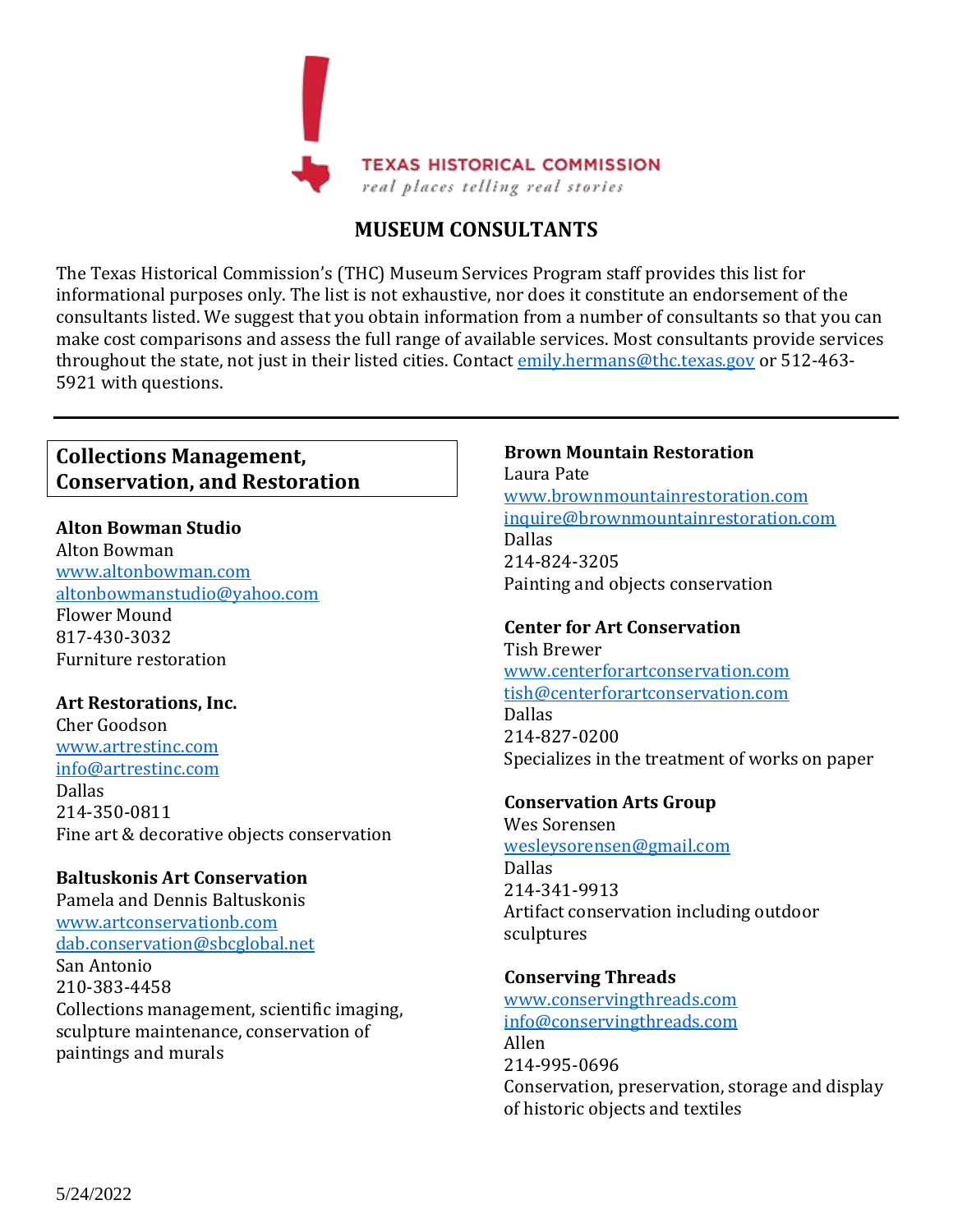#### **Frances Gale**

[fgale@austin.utexas.edu](mailto:fgale@austin.utexas.edu) [frangale226@gmail.com](mailto:frangale226@gmail.com)

Austin 512-475-6963 Treatment of artifacts, disaster recovery, teaching/lecturing

#### **Helen Houp Fine Art Conservation**

[www.helenhoup.com](http://www.helenhoup.com/) [helen@pixfix.org](mailto:helen@pixfix.org) Dallas 214-366-4700 Paintings conservator

#### **Rebecca Elder Cultural Heritage Preservation**

[www.elderpreservation.com](http://elderpreservation.com/) [elderpreservation@gmail.com](mailto:elderpreservation@gmail.com) Austin 512-699-3494 Preservation assessments, training, emergency planning, and consulting

#### **Lindsey Richardson**

[www.museumperson.com](http://www.museumperson.com/) [lindsey@museumperson.com](mailto:lindsey@museumperson.com) Dallas 617-784-7467 Collections management, digitization, preservation assessments, grant-writing, exhibit development and writing, strategic planning

#### **Siebler, Inc.**

Ron Siebler [www.siebler.com](http://www.siebler.com/) siebler@att.net Dallas [214-546-7579](tel:214-546-7579) Historic house specialist

#### **Maria Valentina Sheets**

[www.mariasheets.com](http://www.mariasheets.com/) [mvsheets@verizon.net](mailto:mvsheets@verizon.net) Dallas 972-672-8965 Consultation, preservation, treatment, and documentation; emergency preparedness and disaster response services

**Studio Six Art Conservation** Brad Ford Smith [www.studiosixartconservation.com](http://www.studiosixartconservation.com/) [info@studiosixartconservation.com](mailto:info@studiosixartconservation.com) Dallas 972-415-1486 Artifact conservation

## **Disaster Recovery**

### **Belfor**

#### [www.belfor.com](http://www.belfor.com/)

Austin, Belton, Corpus Christi, Dallas, Fort Worth, Houston, San Antonio, Waco 800-856-3333 Integrated disaster recovery and property restoration services

### **BMS CAT**

#### www. bmscat.com

Austin, Dallas, Fort Worth, Houston, San Antonio 877-730-1948 Water damage restoration, fire and smoke damage repairs, mold remediation and removal services

#### **Polygon**

www.polygongroup.com Dallas, Houston, San Antonio 800-422-6379 Temporary climate solutions, document recovery, and emergency drying solutions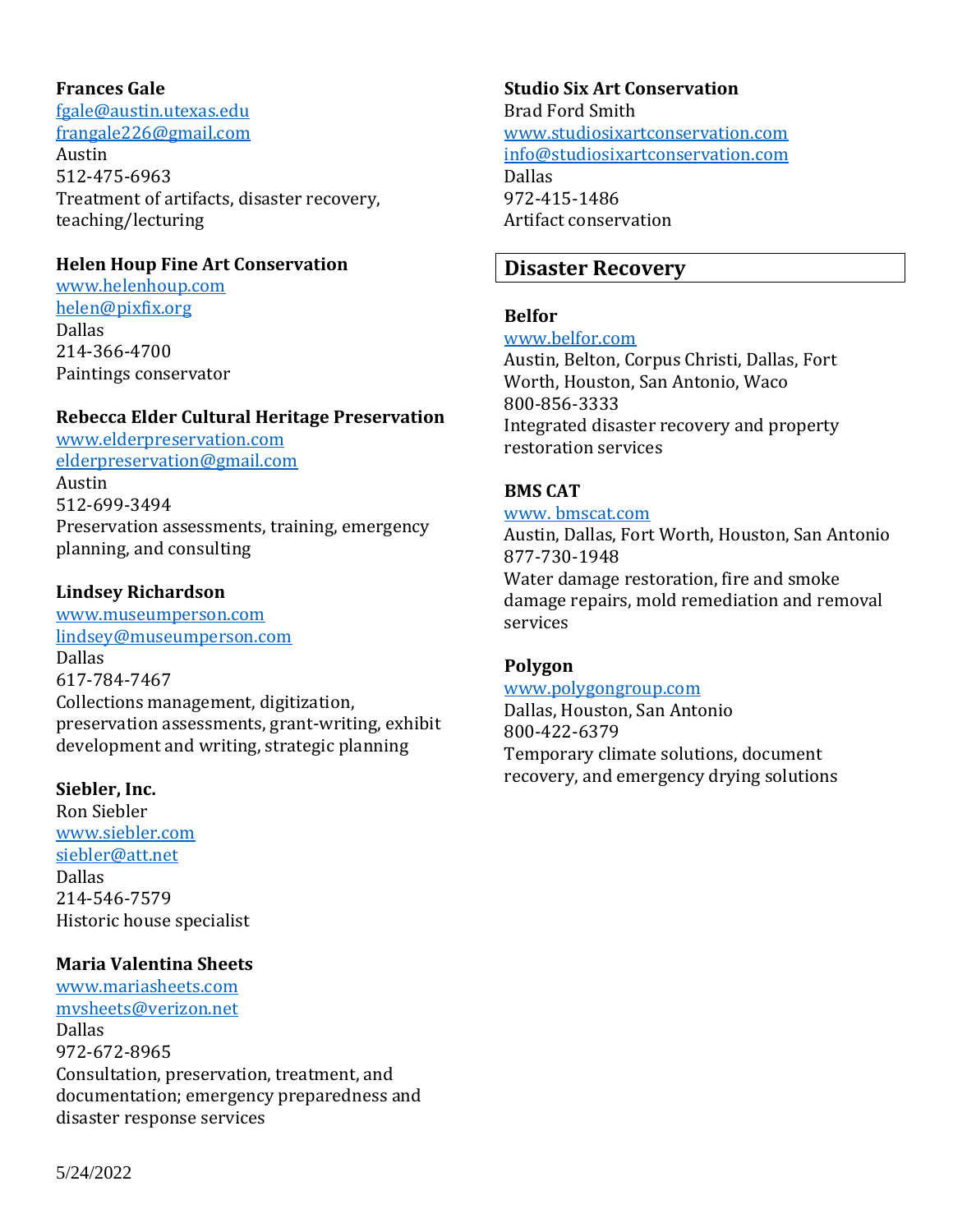## **Exhibits**

#### **Blue Genie Art Industries**

[www.bluegenieart.com](http://bluegenieart.com/) [info@bluegenieart.com](mailto:info@bluegenieart.com) Austin 512-444-6655 Museum design and fabrication

### **Building Four Fabrication**

Rudy Rocha [www.buildingfour.com](http://www.buildingfour.com/) [rudy@buildingfour.com](mailto:rudy@buildingfour.com) Austin 512-215-4718 Interior and exterior exhibits, signage, graphics, custom art and display projects.

#### **Liz Clare**

[www.lizclarewrites.wordpress.com](http://www.lizclarewrites.wordpress.com/) [lizclarewrites@gmail.com](mailto:lizclarewrites@gmail.com) Austin [512-412-5438](tel:512-412-5438) Exhibit writing

### **Julie Coombes**

[www.jecoombes.wordpress.com](https://jecoombes.wordpress.com/) [jecoombes@gmail.com](mailto:jecoombes@gmail.com) Austin 512-592-2828 Exhibit scripts and supplemental exhibit materials

### **Custom Creation**

[www.customcreation.com](http://www.customcreation.com/) [info@customcreation.com](mailto:info@customcreation.com) Austin 512-302-9202 Provides a full range of design, management, logistic, fabrication and installation services

#### **D|G Studios** [www.dg-studios.com](http://www.dg-studios.com/) [contactus@dg-studios.com](mailto:contactus@dg-studios.com) Houston 713-961-3311 Exhibit design and fabrication

### **Drew Patterson Studios**

[www.drewpattersonstudios.com](http://www.drewpattersonstudios.com/) [drew@drewpattersonstudios.com](mailto:drew@drewpattersonstudios.com)

Austin 512-587-6148 Exhibit design and fabrication and conservation assistance

## **Lighting Creation**

Alfred Walker [www.lightingcreationbydesign.com](http://www.lightingcreationbydesign.com/) [lightingcreationbydesign@gmail.com](mailto:lightingcreationbydesign@gmail.com) [Ft.](mailto:museumbusiness@yahoo.com) Worth 817-917-2788 Lighting systems

## **Martin & Martin Design**

Monte Martin [www.martinandmartindesign.com](http://www.martinandmartindesign.com/) [monte@martinandmartindesign.com](mailto:monte@martinandmartindesign.com) Dallas (214) 252-0692 Fine arts services, exhibit design/fabrication and lighting design/electrical/automation

### **M. Kaser & Associates, Inc.**

Matthew Kaser [www.kaserdesign.com](http://www.kaserdesign.com/) [mattk@kaserdesign.com](mailto:mattk@kaserdesign.com)

Coppell 469-549-1832 Blends industrial design, interpretive planning with exhibit and environmental design

### **Museum Arts, Inc.**

[www.museumarts.net](http://www.museumarts.net/) [info@museumarts.net](mailto:info@museumarts.net) Dallas 214-357-5644 Conceptual design, exhibit design, production, and installation, and interactive elements

### **Museum Fabrication Group**

[www.museumfg.com](http://www.museumfg.com/) [info@museumfg.com](mailto:info@museumfg.com) Little Elm 214-308-3077 Exhibit design and fabrication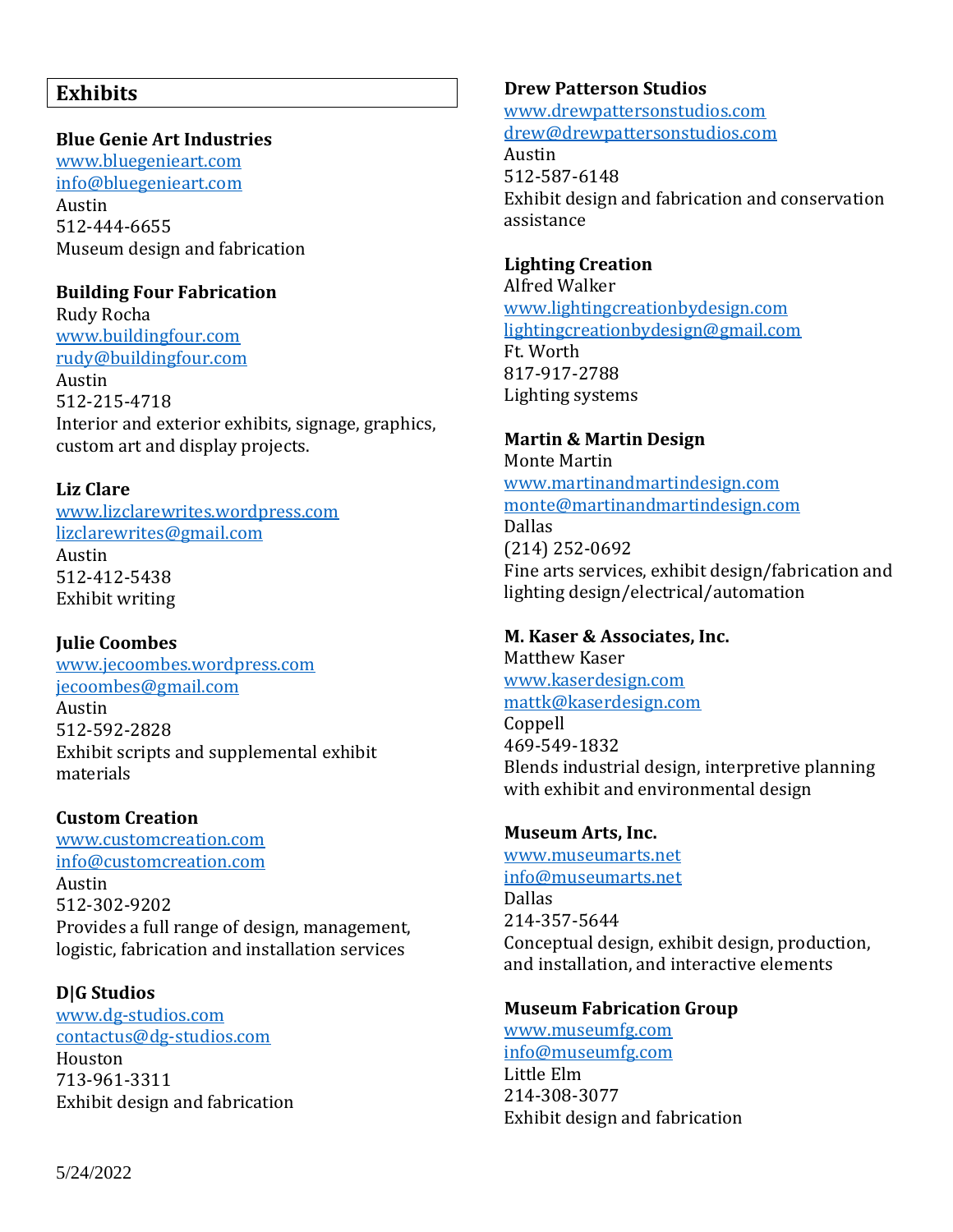#### **Megan Stillman**

[meganjstillman@gmail.com](mailto:meganjstillman@gmail.com) Austin 615-293-7446 Exhibit development and design

#### **MuseWork**

Angela Davis [www.museworkexhibits.com](http://www.museworkexhibits.com/) [angela@museworkexhibits.com](mailto:angela@museworkexhibits.com) Austin [512-589-0990](tel:512-589-0990) Comprehensive museum exhibition development, design, fabrication, and installation

### **Paul Bernhard Exhibit Design & Consulting**

[www.pbexhibits.com](http://www.pbexhibits.com/) [info@pbexhibits.com](mailto:info@pbexhibits.com) Austin and Houston 512-334-9399 Comprehensive museum exhibition development, design, and fabrication

### **Pony Allen Studios**

[www.ponyallenstudios.com](http://ponyallenstudios.com/) [pony@ponyallenstudios.com](mailto:pony@ponyallenstudios.com) Austin 512-413-9485 Museum exhibit development, design, lighting and project management

### **Steve Harding Design, Inc.**

[www.stevehardingdesign.com](http://www.stevehardingdesign.com/)  [stevehardingdesign@gmail.com](mailto:stevehardingdesign@gmail.com) Houston and Galveston 713-962-9413 Comprehensive museum exhibition development, design, fabrication, and installation

#### **Southwest Museum Services**

[www.swmuseum.com](http://www.swmuseum.com/) [exhibits@swmuseum.com](mailto:exhibits@swmuseum.com) Houston 713-462-7754 Exhibit design and fabrication

#### **Toxey/McMillan Design Associates** [www.tmdaexhibits.com](http://www.tmdaexhibits.com/)

[annetoxey@tmdaexhibits.com](mailto:annetoxey@tmdaexhibits.com)

San Antonio and Arlington 210-225-7066 or 817-368-2750 Interpretive planning, master planning, and all phases of exhibit development

### **West Texas Museum Consultants**

Mary Lee Bartlett [www.wtxmuseumconsult.com](http://www.wtxmuseumconsult.com/) [wtxconsultmuseum@gmail.com](mailto:wtxconsultmuseum@gmail.com) Merkel 325-736-5070 Exhibit design, collections management, educational development, archival processing and management, disaster management planning, training in archival management and collections care

## **Wildwood Studios**

[www.thewildwoodstudios.com](http://www.thewildwoodstudios.com/) [bigoak@thewildwoodstudios.com](mailto:bigoak@thewildwoodstudios.com) Austin 512-703-0266 Museum design and fabrication, interpretive planning, educational kits, interpretive signs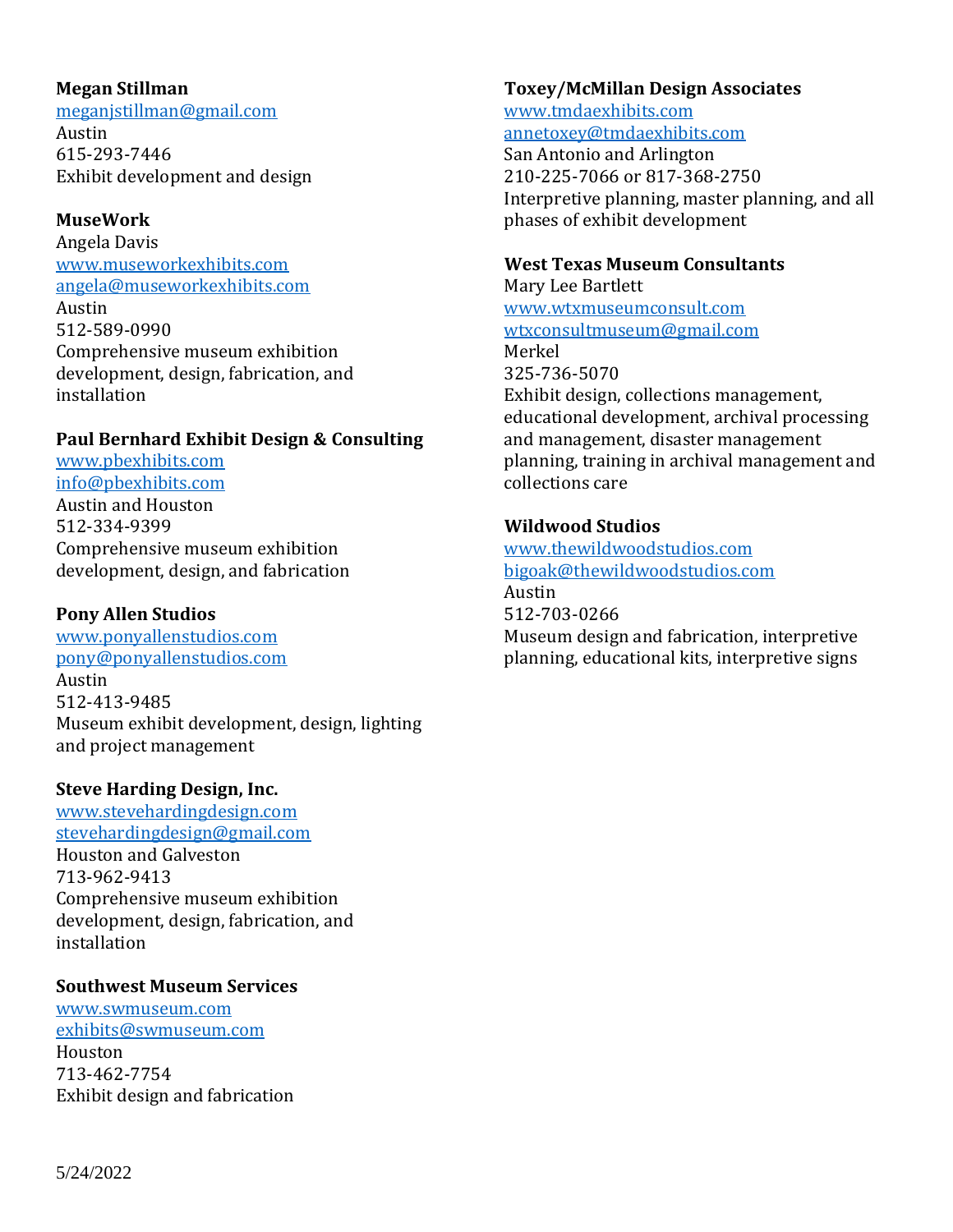### **Southwest Solutions Group**

[www.southwestsolutions.com](http://www.southwestsolutions.com/) [mhowell@southwestsolutions.com](mailto:mhowell@southwestsolutions.com) Austin, Dallas, Houston, San Antonio 800-803-1083 Implements solutions to manage organization's resources, including productivity, floor space, and information

### **Texas OSHA Consultation (OSHCON) Program**

Alejandro "Alex" Casas [www.txsafetyatwork.com](http://www.txsafetyatwork.com/) [alejandro.casas@tdi.texas.gov](mailto:alejandro.casas@tdi.texas.gov) Austin 512-804-4698 Free workplace safety and health onsite assistance and resources

### **The Projects Group**

John Stevenson [www.tpgfw.com](http://www.tpgfw.com/) [jstevenson@tpgfw.com](mailto:jstevenson@tpgfw.com) Fort Worth 817-201-9919 Owner's representation and project management for all sizes, locations, and styles of museum projects

# **Feasibility Studies and Strategic Planning**

#### **Glave and Holmes**

Steven Blashfield [www.glaveandholmes.com](https://www.glaveandholmes.com/profile/) [info@glaveandholmes.com](mailto:info@glaveandholmes.com) 804-649-9303 Richmond, VA Architecture, historic preservation, planning, interior design, adaptive reuse, and feasibility studies

### **Lord Cultural Resources**

[www.lord.ca](http://www.lord.ca/) [info@lord.ca](mailto:info@lord.ca) 646-375-2500 New York and Los Angeles Future-proofing and resilience planning, digital services, strategically planning for inclusion, diversity, equity, and accessibility

### **Museum Planning LLC**

Mark Walhimer [www.museumplanning.com](http://www.museumplanning.com/) [mark@walhimer.com](mailto:mark@walhimer.com) 415-794-5252 New York and San Francisco Strategic planning, feasibility studies, sustainability, and master planning

### **PGAV Planners**

[www.pgavplanners.com](http://www.pgavplanners.com/) [info@pgavplanners.com](mailto:info@pgavplanners.com) St. Louis 314-231-7318 Integrated approach to planning and development finance

### **TDC**

[www.tdccorp.org](http://www.tdccorp.org/) [info@tdccorp.org](mailto:info@tdccorp.org) 617-728-9151 Boston Full spectrum of services to help articulate and realize a fully integrated strategic business plan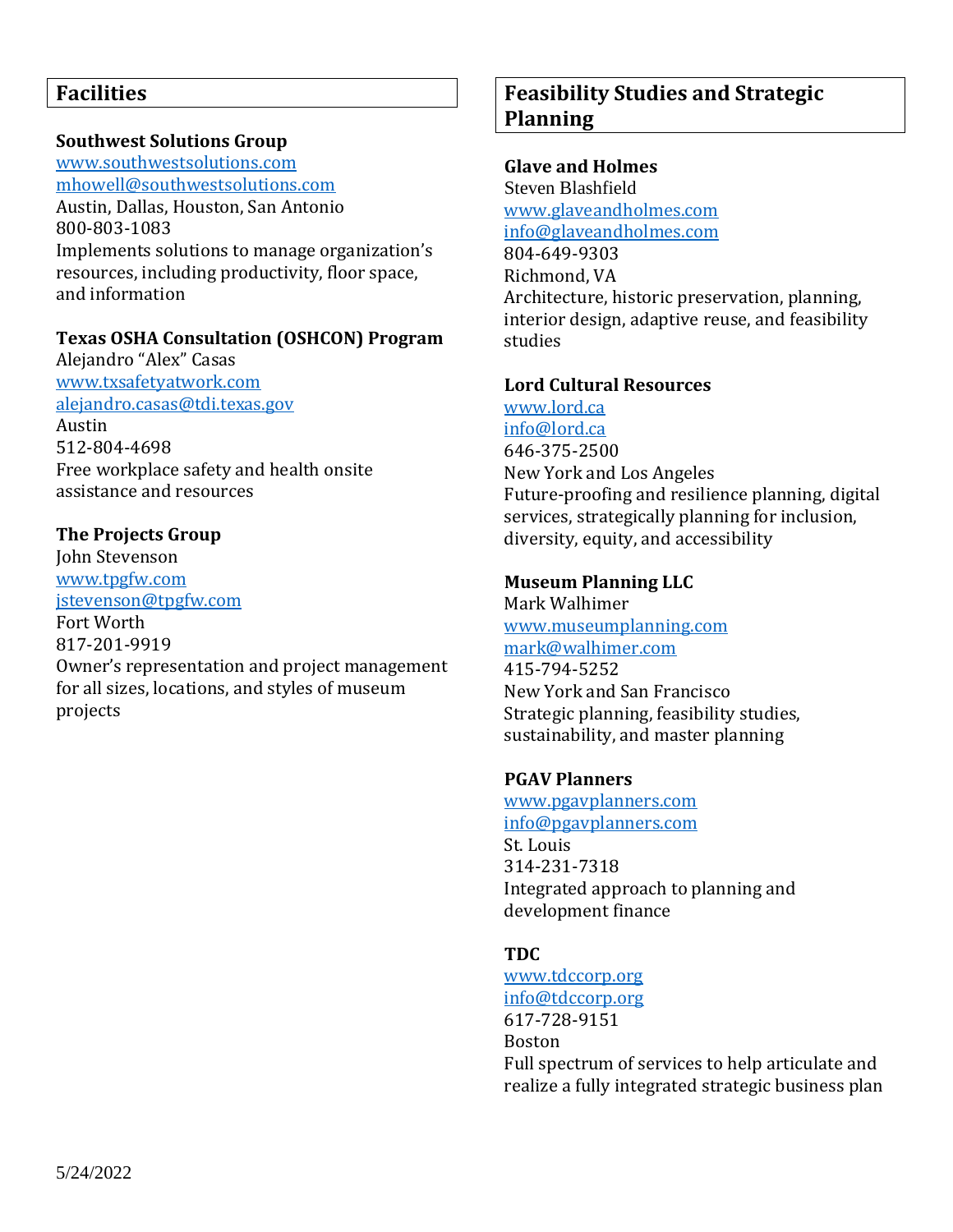#### **White Oak Associates**

www.whiteoakassoc.com [info@whiteoakassoc.com](mailto:info@whiteoakassoc.com?subject=Inquiry%20from%20website)

781-639-0722 Marblehead, MA Strategic planning, performance analysis and benchmarking, facility planning, executive production, and master planning

## **Financial**

### **AXA Art**

Elissa Gydish-Sims [www.tokiomarinehighland.com](http://www.axal.com/) [elissa.gydish@tmhighland.com](mailto:elissa.gydish@tmhighland.com) Houston 214-647-8749 Underwriter and fine art expert specializing in risk management, disaster planning, and insurance consultation

#### **Blades Appraisals and Art Resources**

Barbara Blades-Lines [www.bladesappraisals.com](http://www.bladesappraisals.com/) [barbara@bladesappraisals.com](mailto:barbara@bladesappraisals.com) 832-696-7271 Houston Full-service firm specializing in personal property appraisals and appraisal consulting for private, corporate and institutional clients

#### **Higginbotham**

Joy Simpson [www.higginbotham.net](http://www.higginbotham.net/) [jsimpson@higginbotham.net](mailto:jsimpson@higginbotham.net) Houston 817-347-7007 Fine arts, museum, and non-profit insurance

#### **PFK Texas**

Nicole Riley, CPA, CFE [www.pfktexas.com](http://www.pfktexas.com/) [nriley@pfktexas.com](mailto:nriley@pfktexas.com) Houston 713-860-1491 Non-profit audit, accounting, tax, and consulting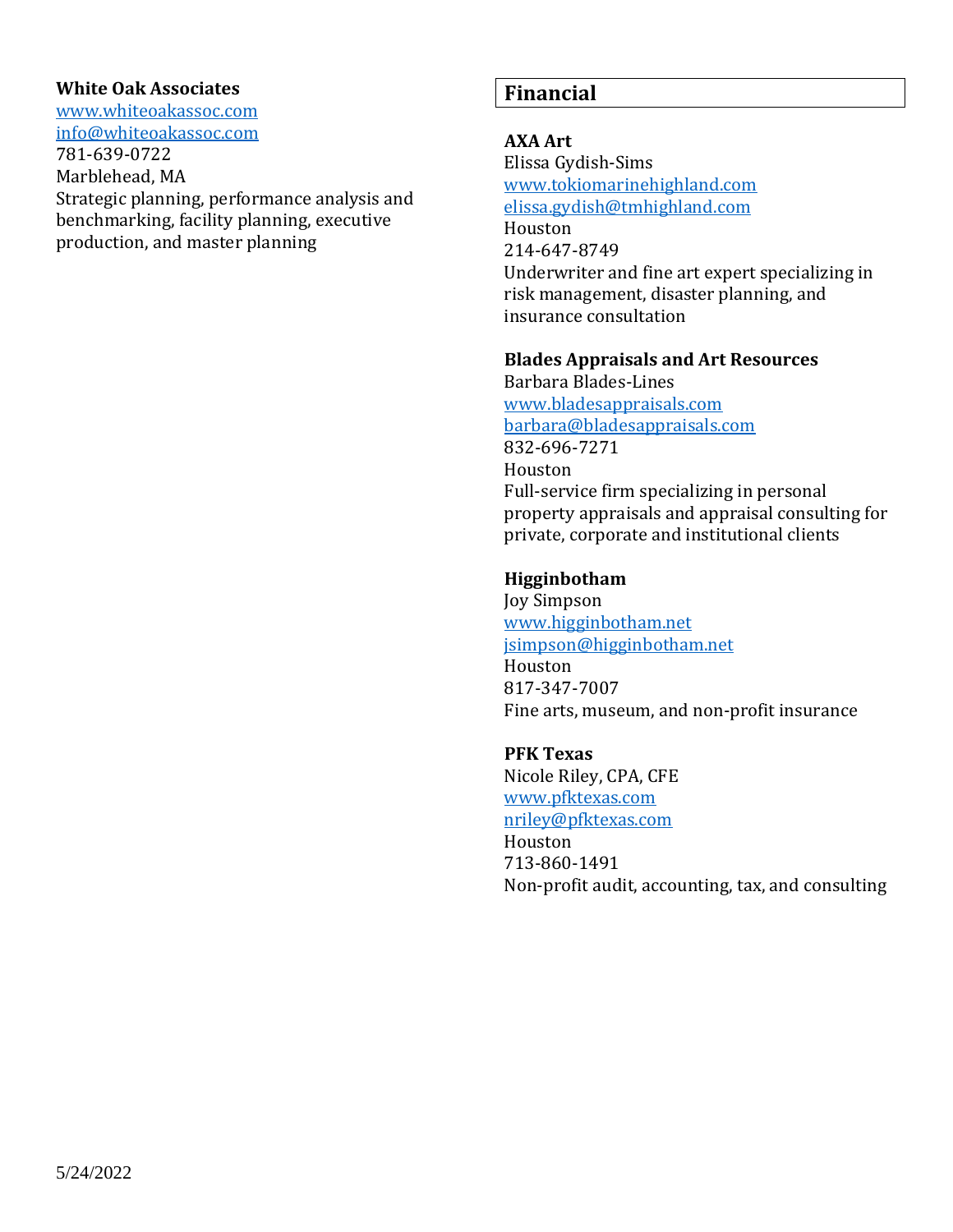#### **Artemis Fine Art Services**

[www.artemisfas.com](http://www.artemisfas.com/) [info@artemisfas.com](mailto:%20info@artemisfas.com) Dallas 214-357-2577 Transportation, crating, packing and installation services, short and long term storage

### **María del Carmen Barrios-Giordano**

[mcbgbarrios@icloud.com](mailto:mcbgbarrios@icloud.com) Pittsburgh, Boston, Querétaro 650-224-2636 Consulting and strategy for bilingual (English-Spanish) resources, Spanish language editing, English to Spanish translation for museum text, evaluation

### **Deborah Chaney**

[debnaj2002@gmail.com](mailto:debnaj2002@gmail.com) San Antonio 915-204-0315 Education consulting, public programs

#### **CTM Professional Services**

Dr. Candace Tangorra Matelic [candacematelic@gmail.com](mailto:candacematelic@gmail.com) Fort Worth 843-655-0216 Planning, speaking, consulting and teaching, integrating: organizational change, development, and learning, community engagement, transformational leadership, creativity and innovation, and strategic interpretation and public program planning

## **Dr. Jody Edward Ginn**

[jodyedwardginn@gmail.com](mailto:jodyedwardginn@gmail.coom) Austin 512-992-7904 Content development for museums, educational & documentary videos, and traditional media

## **History By Choice**

Henry B. Crawford [www.facebook.com/historybychoice](https://www.facebook.com/historybychoice/) [hankbob2000@yahoo.com](mailto:hankbob2000@yahoo.com)

806-786-2259 Living history consulting, programs, and material culture

### **Lynnfield Historical Consulting**

Valerie Wade [www.lynnfieldhistorical.com](http://www.lynnfieldhistorical.com/) [info@lynnfieldhistorical.com](mailto:info@lynnfieldhistorical.com) Houston

832-308-8563 Speaking, consulting, teaching, community engagement, public program planning, content development for museums, documentary and educational videos

### **Alex MW Morrison**

[www.alexmwmorrison.com](https://www.alexmwmorrison.com/) [alexmwmorrison@gmail.com](mailto:alexmwmorrison@gmail.com)

Austin Innovative and interdisciplinary programming for young museum audiences, ages 2-17

## **Cecelia Ottenweller**

#### [ceottenweller@me.com](mailto:ceottenweller@me.com)

Houston 713-302-2793 Exhibit concept development, content development, tag writing, marketing communication, creative direction, curriculum development

#### **Melissa Prycer**

www.melissaprycer.com [mprycer@sbcglobal.net](mailto:mprycer@sbcglobal.net) Dallas 214-734-9281 Strategic planning, capacity building, interpretive planning, fund development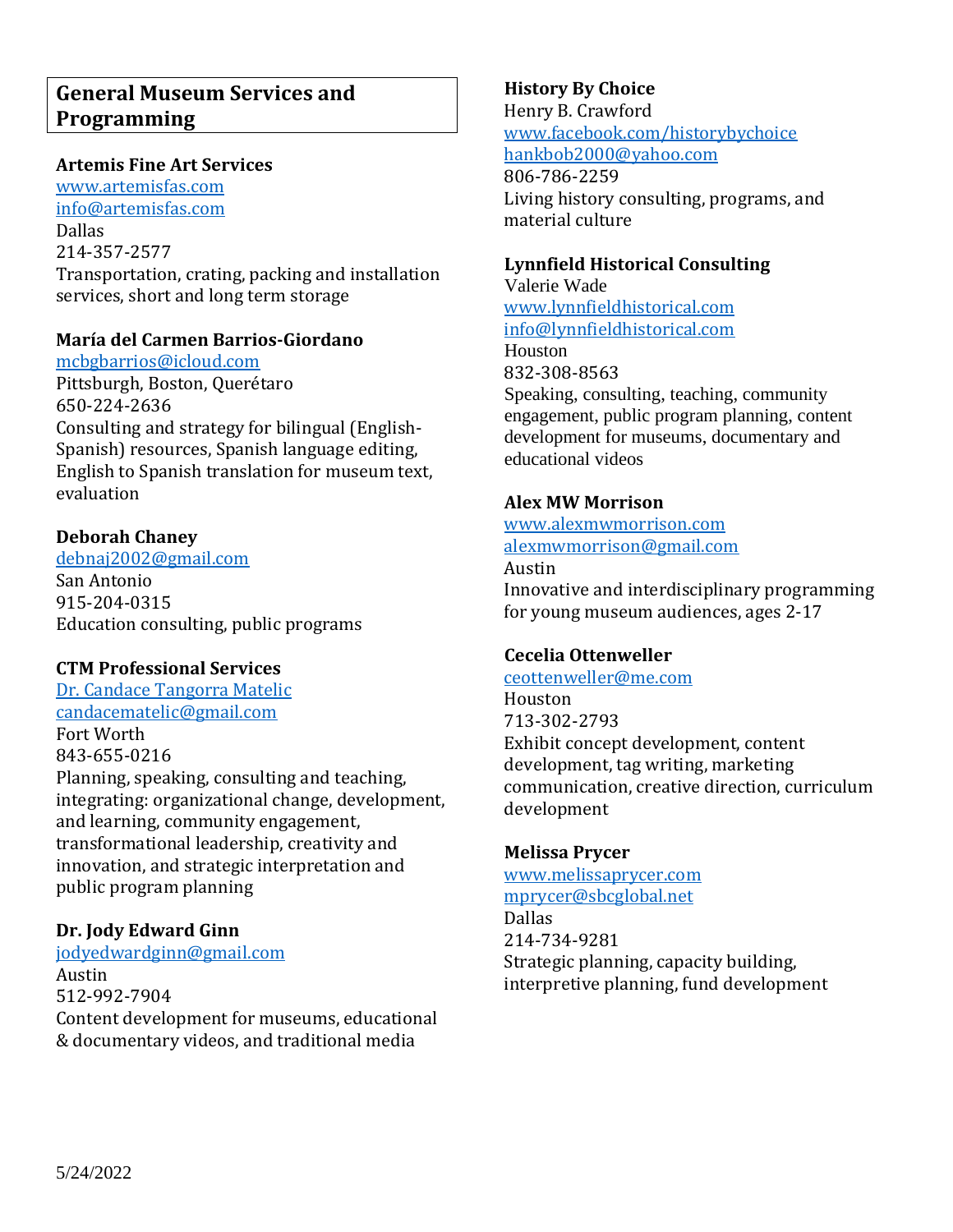#### **Quintanilla Schmidt Consulting**

Mimi Quintanilla [mimi@quinsch.com](mailto:mimi@quinsch.com)

San Antonio 210-240-9865 Interpretation, programming, museum accreditation, strategic planning, and community cultural planning

### **Koven J. Smith**

[www.kovenjsmith.com](http://www.kovenjsmith.com/) [koven@kovenjsmith.com](mailto:koven@kovenjsmith.com)

Austin 917-727-2612 Digital strategy, engagement, and management services

## **Margaret Sternbergh**

[www.margaretsternbergh.com](http://www.margaretsternbergh.com/) [margaret.sternbergh@gmail.com](mailto:margaret.sternbergh@gmail.com) San Antonio 904-613-2844 Content design and production, interpretive planning, program development, research and evaluation

**Story + Reason** Kate Betz and Evan Windham [www.storyandreason.com](http://www.storyandreason.com/) [hello@storyandreason.com](mailto:hello@storyandreason.com) Austin 860-530-7930 Scalable interpretive planning, auditing, and implementation

### **Two-Headed Goat**

Brian Crockett [www.bccrockett.com](http://www.bccrockett.com/) brian crockett@msn.com Albuquerque 801-910-1211 Training and coaching in nonprofit governance, strategic planning, board development, exhibition/program development, community engagement

### **Vault Fine Arts Services**

[www.vaultfas.com](http://www.vaultfas.com/services/) [info@vaultfas.com](mailto:info@vaultfas.com) Austin 866-676-9384 Art handlers, conservation experts and collections managers who provide climatecontrolled storage, hanging, installation, packing, transportation, and insurance and management

### **Vincent Jacot**

[vejacot@gmail.com](mailto:vejacot@gmail.com) Austin 512-596-8815 Workshops and programs on historical topics

### **Walt Davis Museum Consulting**

[widavis7@gmail.com](mailto:widavis7@gmail.com)

Campbell 903-886-2711 Specializes in meeting facilitation, especially in the areas of strategic planning, consensus building, and mission clarification